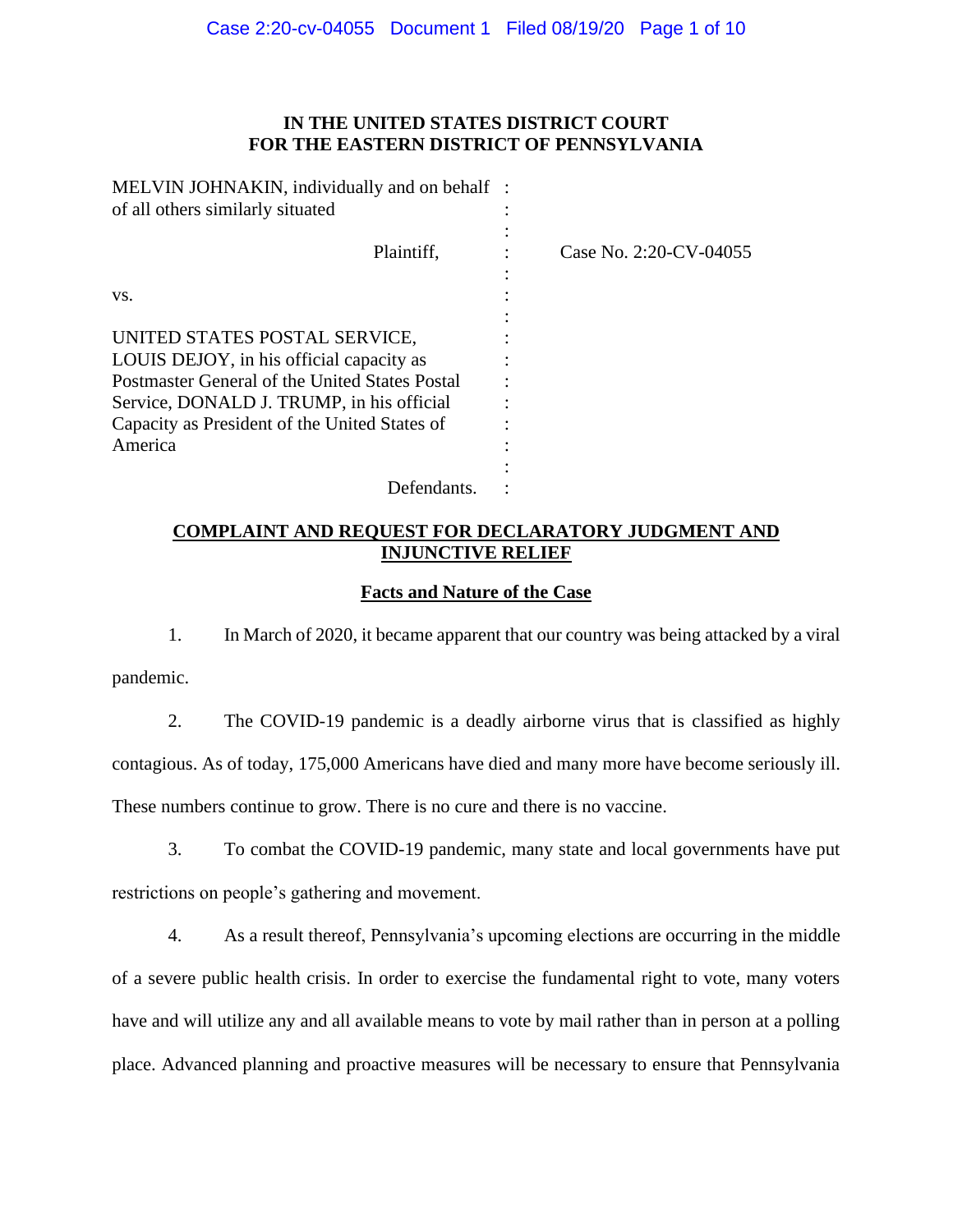### Case 2:20-cv-04055 Document 1 Filed 08/19/20 Page 2 of 10

voters have sufficient access to vote by mail to preserve and protect the essential right to vote and prevent large-scale disenfranchisement.

5. Nevertheless, despite the increased need for Pennsylvania voters to vote by mail and the strain already imposed by the COVID-19 pandemic, the United States Postal Service has taken actions in the form of operational changes which will result in widespread, multiple-day delays in mail delivery and deprive Pennsylvania voters of the fundamental right to vote and have that vote counted.

6. The actions taken by the United States Postal Service at the behest of Postmaster General Louis DeJoy ("DeJoy") and President Donald J. Trump since as early as June 2020 include, but are not limited to, reducing staff hours, prohibiting overtime, removing hundreds of high-volume mail-processing machines from facilities across the country and removing mail boxes in urban areas with high concentrations of minority, low income and democratic voters.

7. These actions follow the appointment of DeJoy, a Republican Party and Trump campaign megadonor, in May 2020 as Postmaster General and his assumption of the office on or about June 16, 2020.

8. These actions also arise in an environment subject to repeated claims by President Donald J. Trump that voting by mail is ripe with fraud, despite having no evidence in support of these claims, and lawsuits filed by the Trump campaign to stop mail-in voting in states such as Nevada and Pennsylvania.

9. These actions have already led to delays in the delivery of mail.<sup>1</sup> Additionally, the Unites States Postal Service has indicated that it may not be able to return mail-in ballots which

<sup>1</sup> [https://www.inquirer.com/news/philadelphia/usps-tracking-in-transit-late-mail-delivery-philadelphia-packages](https://www.inquirer.com/news/philadelphia/usps-tracking-in-transit-late-mail-delivery-philadelphia-packages-postal-service-20200802.html)[postal-service-20200802.html](https://www.inquirer.com/news/philadelphia/usps-tracking-in-transit-late-mail-delivery-philadelphia-packages-postal-service-20200802.html)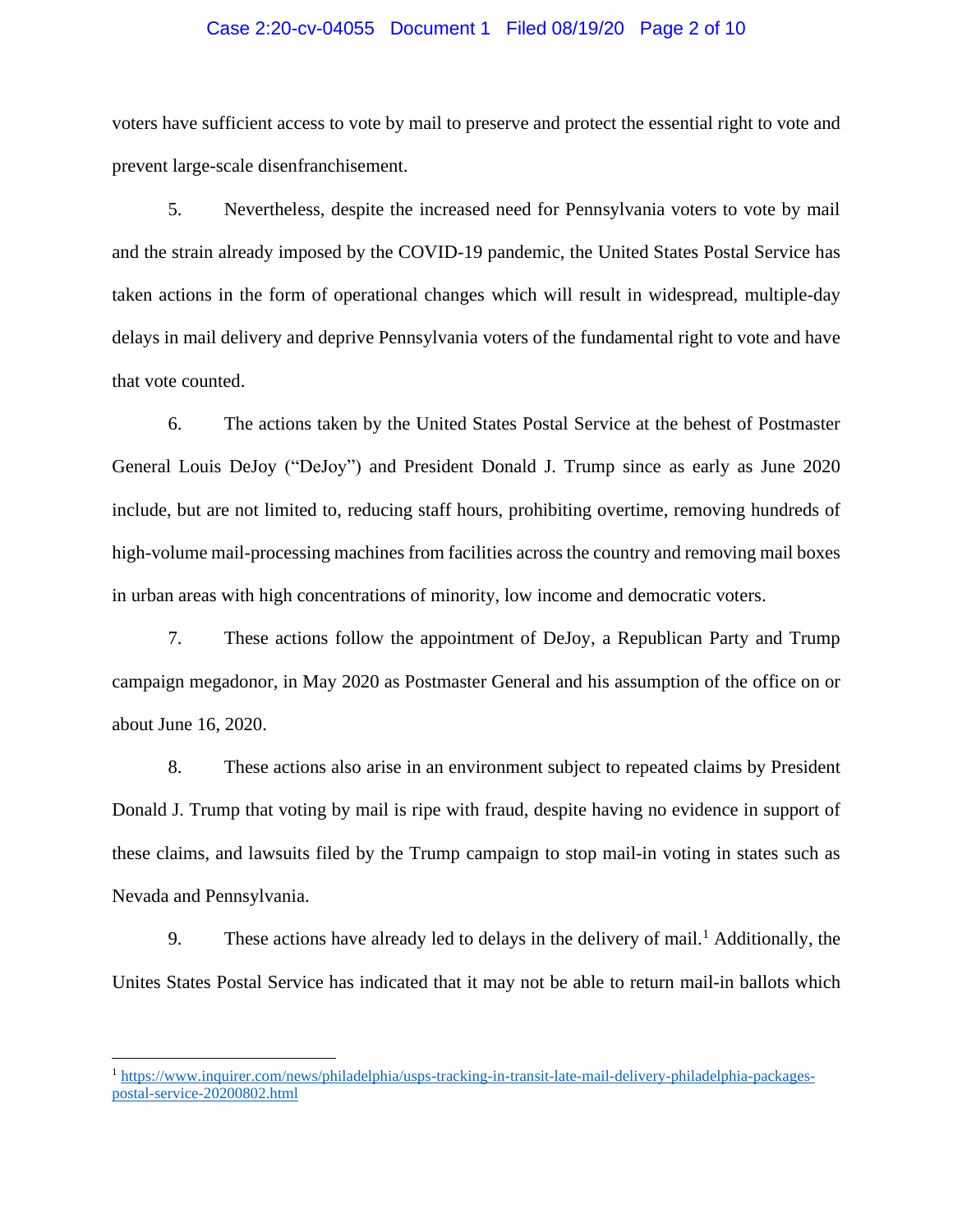## Case 2:20-cv-04055 Document 1 Filed 08/19/20 Page 3 of 10

were completed and mailed in a timely manner to Pennsylvania election officials in accordance with Pennsylvania's return deadline. See correspondence dated July 29, 2020 attached hereto as Exhibit "A" and incorporated herein by reference.

10. As Pennsylvanians are increasingly forced to turn to absentee or mail-in voting, made possible by new legislation that expanded vote by mail to all eligible voters ("Act 77"), they will encounter numerous obstacles created by the actions of the United States Postal Service that, unless enjoined, will disenfranchise significant numbers of voters and violate state and/or federal law, including the constitutional guarantee to a free and fair election.

11. For instance, Pennsylvania law requires that all mail ballots must be delivered to election officials by 8:00 p.m. on Election Day ("Election Day Receipt Deadline"). See 25 P.S. §§ 3146.6(c), 3150.16(c). Pennsylvania law also prohibits voters from obtaining assistance from third parties in mailing or submitting ballots in person, and requires that ballots be returned by mail or delivered by the voter, unless the voter is disabled. See 25 P.S. §§ 3146.6(a); 3150.16(a). This restriction burdens the franchise for countless Pennsylvanians who lack access to reliable mail service and cannot safely deliver their ballots in person, and denies historically disadvantaged communities, along with those attempting to navigate the mail-in voting process for the first time, the necessary assistance required to ensure timely delivery of their ballots.

12. The current mail voting process in Pennsylvania is not equally accessible to all eligible citizens, particularly those in disadvantaged communities, the poor, the elderly, and other vulnerable populations. Many of these individuals have historically relied on in-person voting, which will be severely restricted (and may pose significant health risks) in upcoming elections.

13. Since mail-in ballots must be received by 8:00 p.m. on Election Day, voters must mail them several days before Election Day to ensure timely delivery, with this date effectively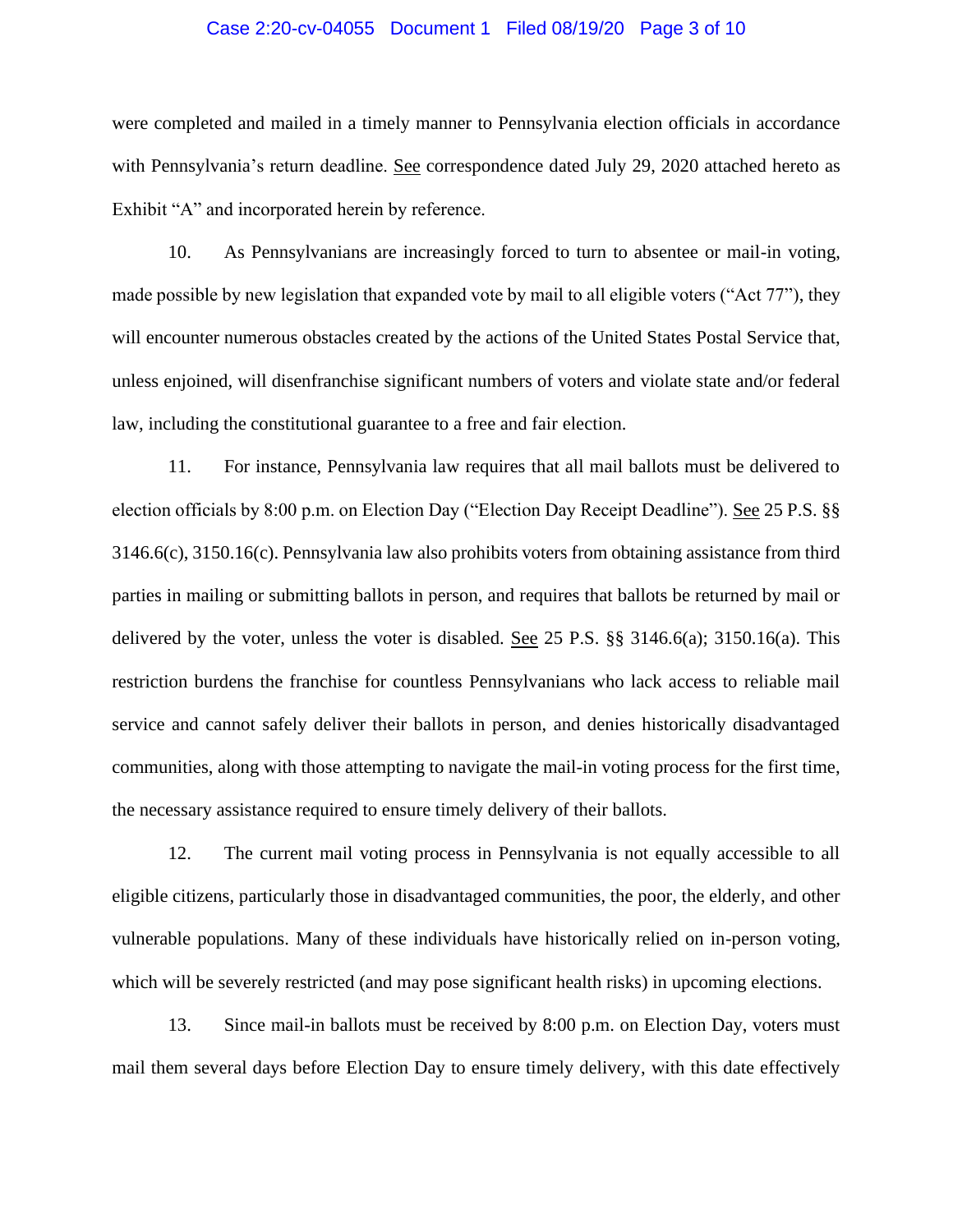### Case 2:20-cv-04055 Document 1 Filed 08/19/20 Page 4 of 10

operating as a *de facto* pre-election cutoff date. However, in light of the disruptions in mail delivery caused by the actions of the U.S. Postal Service, the pre-election cutoff date by which voters should mail their ballots to ensure timely delivery is entirely unclear, subjecting voters to arbitrary disenfranchisement.

14. In light of Act 77's expansion of mail-in voting, and the barriers to in-person voting posed by the COVID-19 pandemic, the number of Pennsylvanians voting by mail will increase dramatically in the upcoming elections. However, their ballots will be subject to the vagaries of the U.S. Postal Service, thereby causing Plaintiff and many Pennsylvanians who vote by mail to face an impermissible risk of arbitrary disenfranchisement, in violation of their constitutional rights.

15. The disruptions in mail delivery caused by the actions of the U.S. Postal Service require additional protections for voters whose ballots are delayed through no fault of their own. This would ensure that all Pennsylvania voters have reasonable and equal access to the electoral process, and an equal chance to vote by mail during this difficult and unprecedented crisis, by removing unnecessary impediments to voting by mail that will otherwise deny Pennsylvania citizens the free and equal election guaranteed by the United States and Pennsylvania Constitutions.

16. To protect the right to vote and ensure a meaningful, free, and fair election in the midst of the current pandemic, as required by the United States and Pennsylvania Constitutions, safeguards must be implemented to ensure that all voters have an opportunity to submit mail ballots and to have those ballots counted.

17. The disruptions in the voting process caused by the actions of the United States Postal Service require that additional voting procedures be implemented which would allow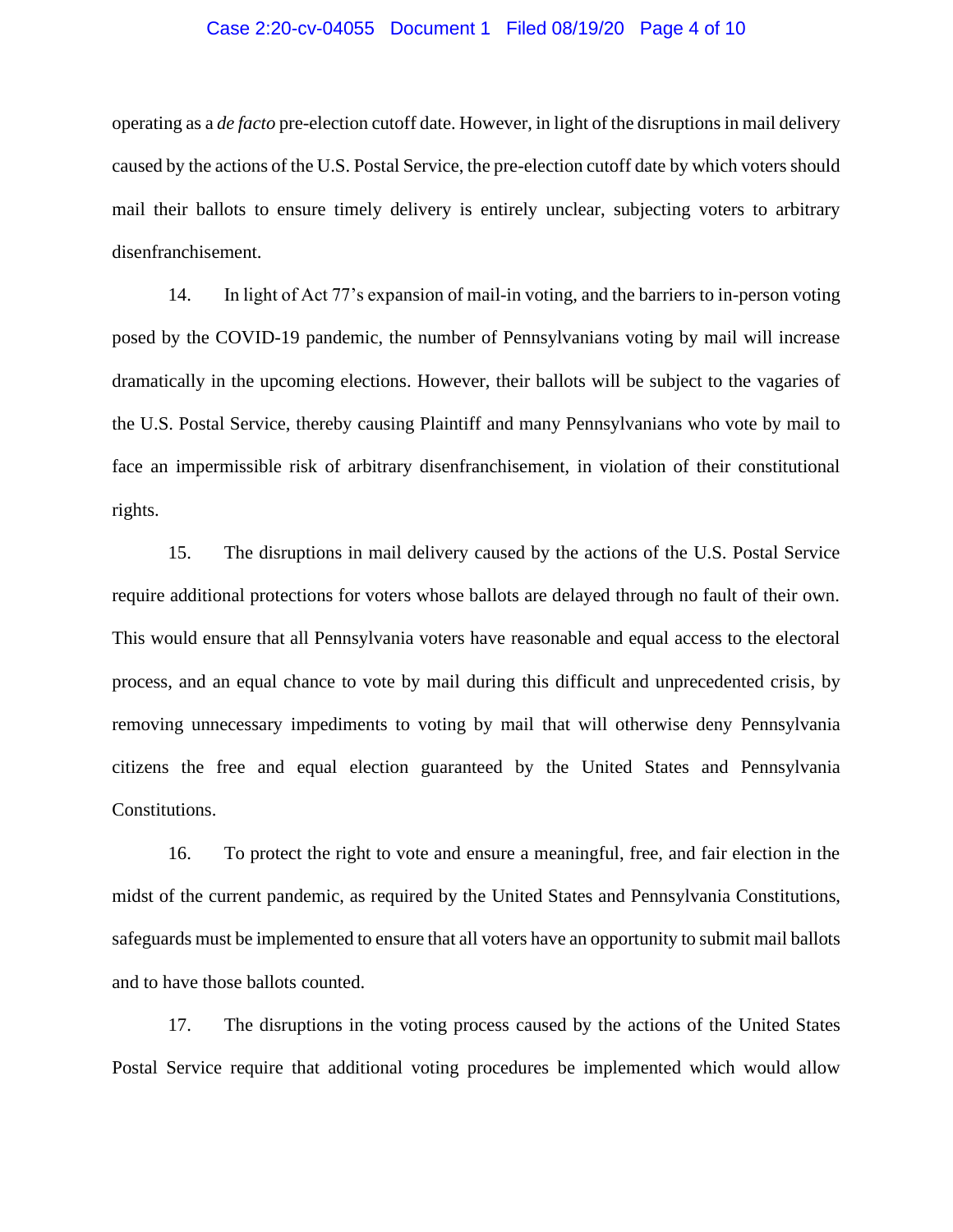### Case 2:20-cv-04055 Document 1 Filed 08/19/20 Page 5 of 10

election officials to count mail ballots that arrive after 8:00 p.m. on Election Day due to mail service delays or disruptions.

18. Otherwise, mail-in ballots will not provide an adequate alternative means for Pennsylvanians to vote in light of the impact of the COVID-19 pandemic on the ability to vote in the November 3, 2020 General Election, leaving Pennsylvania voters subject to widespread disenfranchisement.

19. Plaintiff therefore requests that the Court afford the relief requested herein by Plaintiff in order to prevent widespread disenfranchisement and ensure that voters have a meaningful opportunity to participate in the electoral process.

### **PARTIES**

20. Plaintiff Melvin Johnakin is a voter in Philadelphia, Pennsylvania and an independent candidate for the office of Representative in Congress for the  $3<sup>rd</sup>$  Congressional District who is seeking to be on the ballot in the November 3, 2020 General Election.

21. Defendant United States Postal Service is, pursuant to 39 U.S.C. § 101, an independent establishment of the executive branch of the United States Government.

22. Defendant Louis DeJoy is the Postmaster General of the United States Postal Service. Plaintiff asserts his claims against Defendant DeJoy is his official capacity only.

23. Defendant Donald J. Trump is the President of the United States of America. Plaintiff asserts his claims against Defendant Trump is his official capacity only.

24. At all times relevant to this action, Defendants were engaged in state action under color of state law.

25. Defendants are being sued for declaratory and injunctive relief under 42 U.S.C. § 1983 and 28 U.S.C. § 2201, as well as costs and attorney's fees under 42 U.S.C. § 1988(b).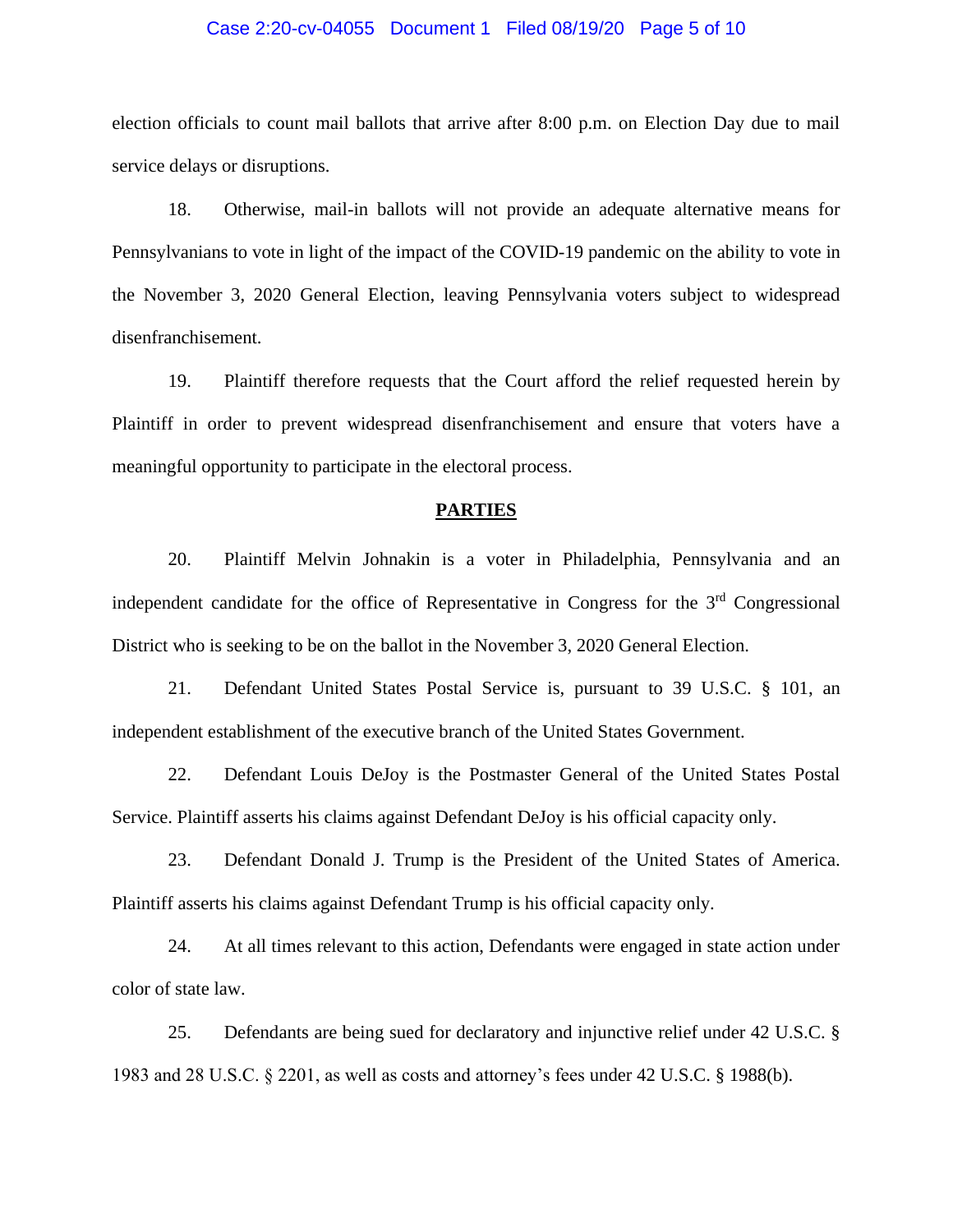#### **JURISDICTION AND VENUE**

26. Jurisdiction in this case is predicated on 28 U.S.C. § 1331 and 1343 and 42 U.S.C. § 1983, this being a case arising under the Constitution of the United States and involves a federal election. Also, this Court has supplemental jurisdiction over any state law claims under 28 U.S.C. § 1367.

27. Venue is proper in this District under 28 U.S.C. 1391 because a substantial part of the events giving rise to Plaintiff's claims occurred in the Eastern District of Pennsylvania.

28. Declaratory relief is available to Plaintiff pursuant to 28 U.S.C. §§ 2201 and 2202.

29. This Court has the power to properly redress Plaintiff's injuries by issuing injunctive and declaratory relief as requested by Plaintiff.

# **FIRST CAUSE OF ACTION**

### **FIRST AND FOURTEENTH AMENDMENTS**

30. Plaintiff incorporates herein by reference each of the foregoing paragraphs and allegations as though the same were set forth in full herein at length.

31. Voting is a fundamental right protected by the Fourteenth Amendment to the United States Constitution. The Fourteenth Amendment protects the right of qualified citizens to vote in state elections involving federal candidates. Harper v. Virginia State Board of Elections, 383 U.S. 663, 665 (1966). See also Reynolds v. Sims, 377 U.S. 533, 554 (The Fourteenth Amendment protects the "the right of all qualified citizens to vote, in state as well as in federal elections.").

32. Included within the right to vote is the right of qualified voters within a state to cast their ballots and have them counted, if they are validly cast. United States v. Classic, 313 U.S. 299, 315 (1941).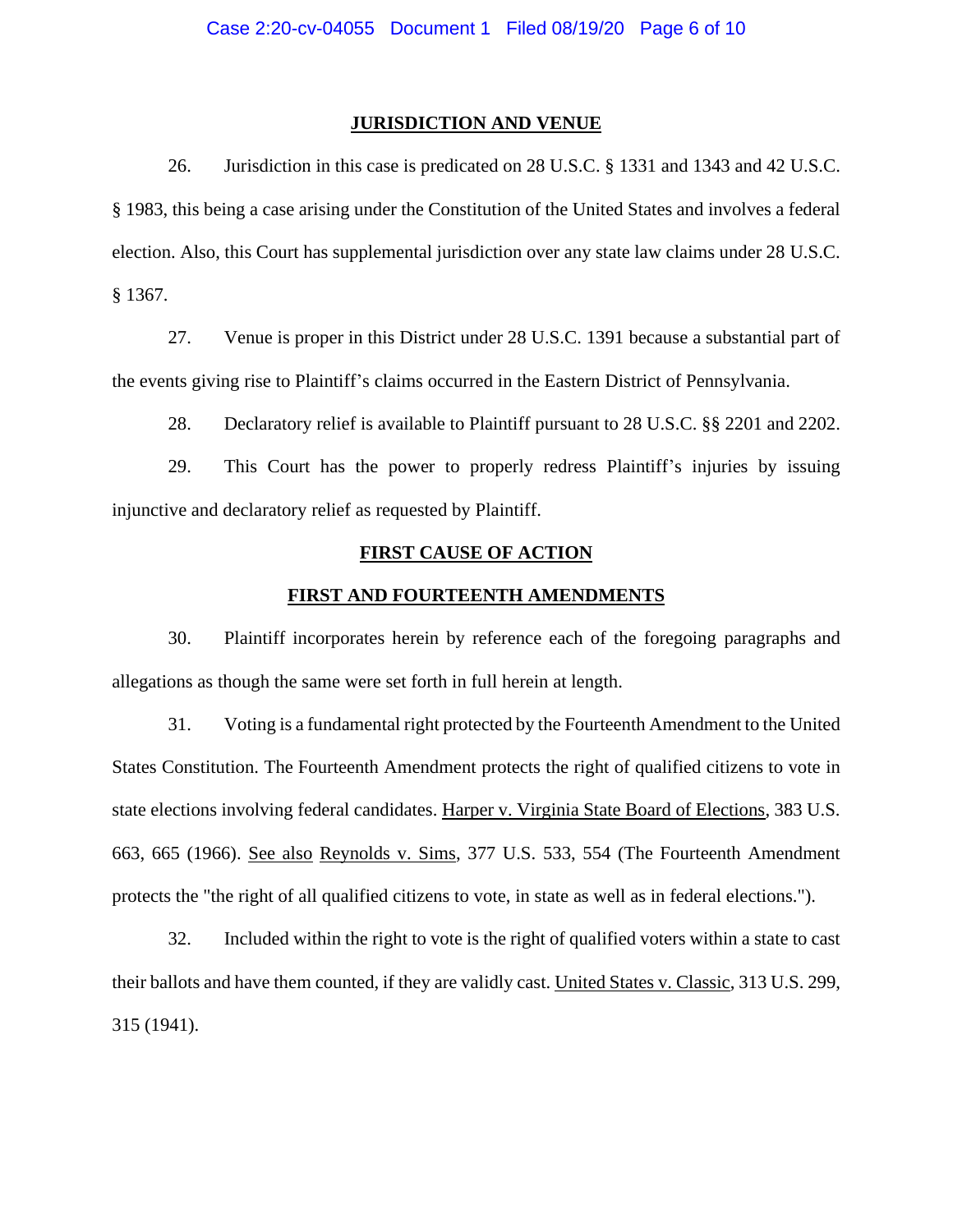## Case 2:20-cv-04055 Document 1 Filed 08/19/20 Page 7 of 10

33. The Fourteenth Amendment protects the right to vote from conduct by state officials which seriously undermines the fundamental fairness of the electoral process. Marks v. Stinson, 19 F.3d 873, 889 (3d Cir. 1994); Griffin v. Burns, 570 F.2d 1065, 1077-78 (1st Cir. 1978).

34. By engaging in the actions and conduct as set forth hereinabove, Defendants have caused the United States Postal Service to infringe upon the right to vote as secured to Plaintiff and violate rights guaranteed to Plaintiff by the First and Fourteenth Amendments to the United States Constitution, as enforced through 42 U.S.C. § 1983.

35. Defendants have acted and will continue to act under color of state law to violate the right to vote as secured by the First and Fourteenth Amendments to the United States Constitution.

36. A real and actual controversy exists between the parties.

37. Plaintiff has no adequate remedy at law other than this action for declaratory and equitable relief.

38. Plaintiff will suffer serious and irreparable harm to his constitutional rights as a result of the violations complained of herein, and that harm will continue unless declared unlawful and enjoined by this Court.

### **SECOND CAUSE OF ACTION**

#### **FOURTEENTH AMENDMENT EQUAL PROTECTION CLAUSE**

39. Plaintiff incorporates herein by reference each of the foregoing paragraphs and allegations as though the same were set forth in full herein at length.

40. The equal enforcement of election laws is necessary to preserve our most basic and fundamental rights.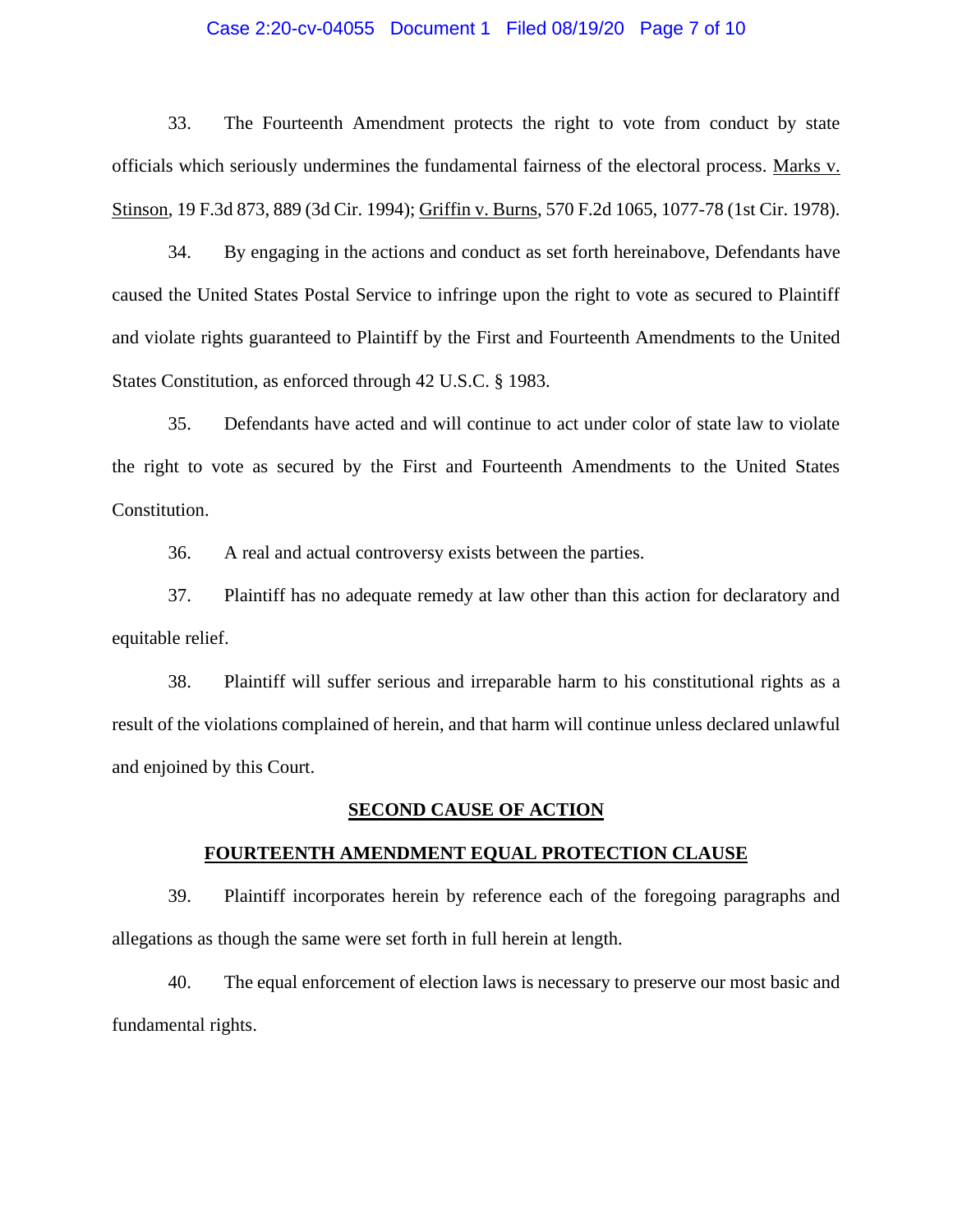## Case 2:20-cv-04055 Document 1 Filed 08/19/20 Page 8 of 10

41. The Equal Protection Clause prevents the government from treating similarly situated voters differently without a compelling justification for doing so. Bush v. Gore, 531 U.S. 98, 104-05 (2000) ("[H]aving once granted the right to vote on equal terms, the State may not, by later arbitrary and disparate treatment, value one person's vote over that of another."

42. "[A] citizen has a constitutionally protected right to participate in elections on an equal basis with other citizens in the jurisdiction." Gray v. Sanders, 372 U.S. 368, 380 (1963).

43. The requirement of equal treatment is particularly stringently enforced as to laws that affect the exercise of fundamental rights, including the right to vote.

44. By engaging in the actions and conduct as set forth hereinabove, Defendants have caused the United States Postal Service to infringe upon the equal protection rights of Plaintiff and all qualified Pennsylvania voters who seek to vote in the November 3, 2020 General Election, whether in person or by mail, thereby violating rights guaranteed to Plaintiff by the Fourteenth Amendment to the United States Constitution, as enforced through 42 U.S.C. § 1983.

45. Defendants have acted and will continue to act under color of state law to violate the Equal Protection Clause of the United States Constitution.

46. A real and actual controversy exists between the parties.

47. Plaintiff has no adequate remedy at law other than this action for declaratory and equitable relief.

48. Plaintiff will suffer serious and irreparable harm to his constitutional rights as a result of the violations complained of herein, and that harm will continue unless declared unlawful and enjoined by this Court.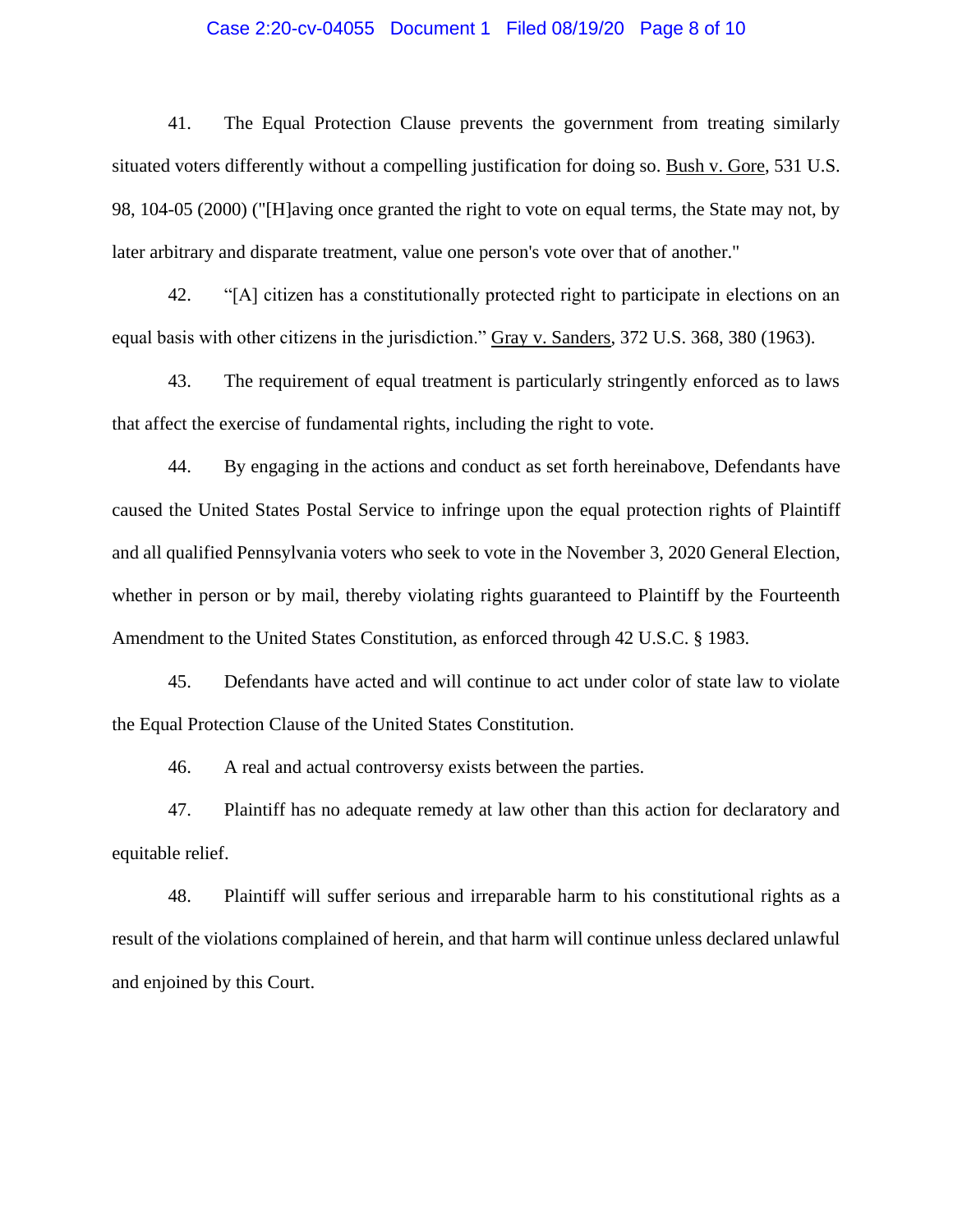#### **DEMAND FOR RELIEF**

**WHEREFORE**, the Plaintiff respectfully requests that this Court:

1. Assume original jurisdiction over this case;

2. Issue an order or declaratory judgment requiring that ballots delivered after the Election Day Receipt Deadline due to mail delivery delays or disruptions are counted if received within seven days of Election Day;

3. Issue a preliminary and permanent injunction requiring Defendants to treat all mail-in ballots as Priority Mail and deliver the same to elections officials on an expedited basis;

4. Issue a preliminary and permanent injunction requiring Defendants to rescind any and all operational changes implemented from June 2020 to the present;

5. Issue a preliminary and permanent injunction requiring Defendants to take all necessary steps to ensure that absentee and other mail-in ballots are delivered to election officials in a timely manner;

6. Issue a preliminary and permanent injunction enjoining Defendants from engaging in conduct such as reducing staff hours, prohibiting overtime, closing mail processing centers, removing or idling mail sorting machines from postal facilities, instructing mail carriers to leave mail behind and removing or locking mail boxes prior to the November 3, 2020 General Election; and otherwise enjoining Defendants from taking any actions which would delay the delivery of mail to elections officials by November 3, 2020;

7. Order Defendants to pay to Plaintiff's costs and reasonable attorney's fees under 42 U.S.C. § 1988(b);